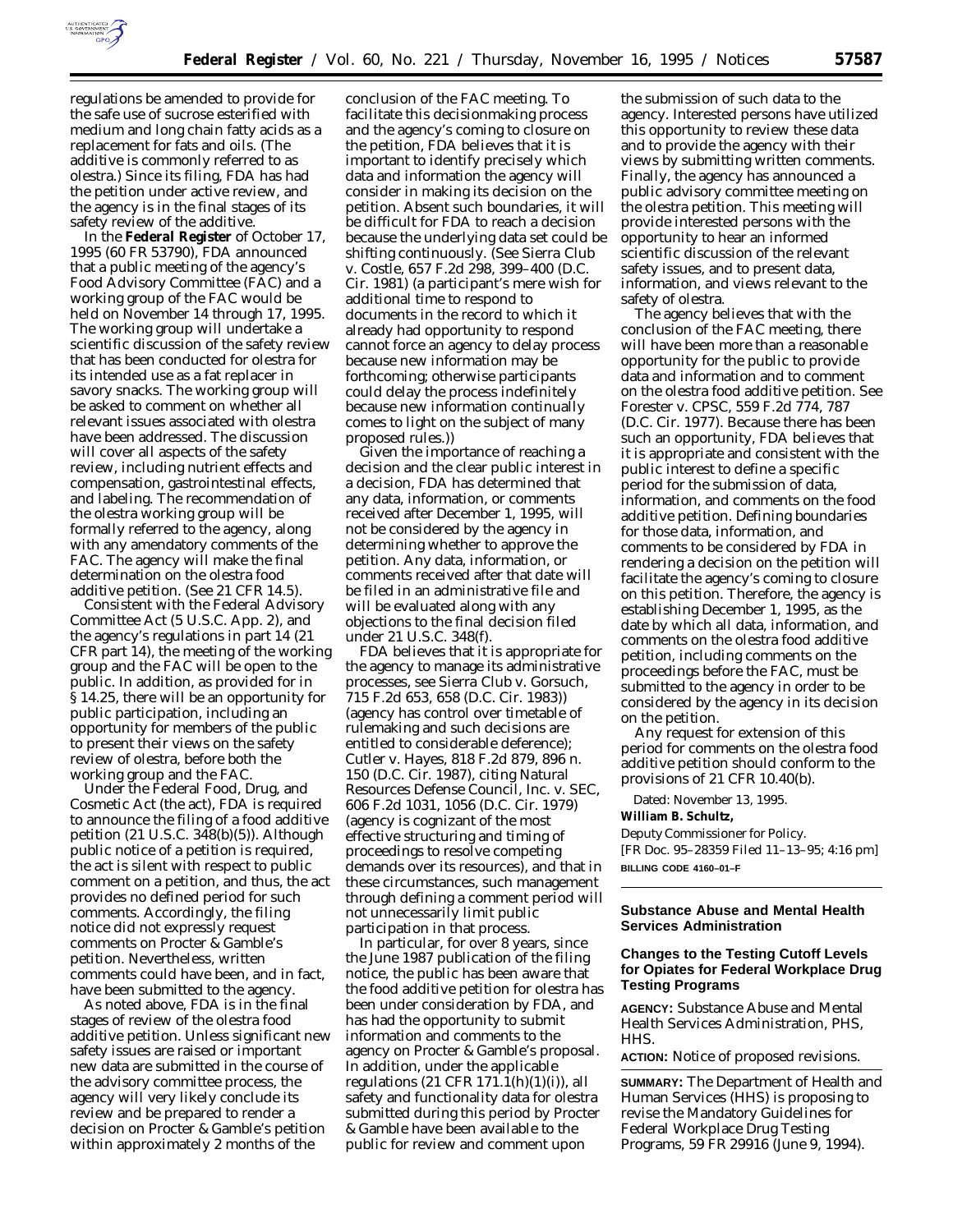Specifically, the Department is proposing to change the drug testing levels currently used to test for opiate metabolites in urine specimens collected as part of the Federal Workplace Drug Testing Program and to require the testing for a metabolite of heroin. The goals of the proposed new opiate testing policy are to substantially reduce the number of laboratory opiate positives that Medical Review Officers ultimately verify as negative, shift the emphasis of opiate testing back to the proper focus to deter and detect heroin use, and reduce any unnecessary/ excessive costs to drug testing without compromising the original drug deterrent objectives.

**DATES:** Comments on these proposed revisions to the Mandatory Guidelines are invited and must be submitted by January 16, 1996.

**ADDRESSES:** Written comments should be addressed to Joseph H. Autry III, M.D., Director, Division of Workplace Programs, SAMHSA, Room 13A–54, 5600 Fishers Lane, Rockville, Maryland 20857.

**FOR FURTHER INFORMATION CONTACT:** Dr. Donna M. Bush, Chief, Drug Testing Section, Division of Workplace Programs, SAMHSA/CSAP, Room 13A– 54, 5600 Fishers Lane, Rockville, Maryland 20857, tel. (301) 443–6014. **SUPPLEMENTARY INFORMATION:** The Department proposes increasing the initial and confirmatory testing cutoff levels for morphine and codeine from 300 ng/mL to 2,000 ng/mL and establishing a new requirement to test for 6-acetylmorphine (6-AM), a metabolite that comes only from heroin, using a 10 ng/mL confirmatory level for specimens that have tested positive on the initial test. When the Federal Workplace Drug Testing Program was established, HHS adopted the same 300 ng/mL testing levels for opiates that were used by the Department of Defense for testing service members. These levels were selected in an attempt to provide the greatest opportunity to identify anyone who may have used heroin; however, at the 300 ng/mL level, many who have not used heroin but had taken a prescribed codeine or morphine medication or eaten normal dietary amounts of poppy seeds have also tested positive. Since the purpose of the drug testing program is to deter or detect individuals using illicit drugs, establishing the testing cutoff levels for opiates at the proposed 2,000 ng/mL and adding the requirement to detect 6- AM will eliminate the identification of most persons legitimately using opiatecontaining pharmaceuticals available by medical prescription or in over-the-

counter preparations, or those who have ingested poppy seeds. The Department of Defense adopted similar increases in the testing cutoff levels for opiates effective April 1, 1994, because of similar concerns and its program experience over the last 5 years. Changing the levels for the Federal Workplace Drug Testing Program will have similar direct effect as evidenced by the results obtained from several Medical Review Officers and laboratories regarding the large number of laboratory positives that were verified negative by MROs. In addition, the results indicate that specimens screened positive at or above the proposed 2,000 ng/mL testing cutoff levels for opiates are the specimens most likely to contain 6-acetylmorphine, a metabolite of heroin.

The Department has evaluated results on over 1.1 million urine specimens tested for opiates in 5 certified laboratories and approximately 317,500 specimens that were reviewed by 3 different Medical Review Officer (MRO) groups. Each laboratory and MRO group was asked to furnish information on results reported from January 1, 1992, to March 31, 1993. Based on the information obtained from the MROs, 87% of all opiate positives reported by the laboratories were verified negative by the MRO based on the use of prescription medications, poppy seed consumption, no clinical evidence of heroin use, or other reason. It is clear that the current opiate testing cutoff levels are not properly identifying opiate drug abusers.

The results from the laboratories indicate that of the approximate 1.1 million specimens tested, 7294 specimens were reported positive for codeine and/or morphine. Of these positive specimens, 5931 had codeine and/or morphine concentrations less than 2,000 ng/mL. Within the group of 7294 opiate positives, 848 were also tested for 6-acetylmorphine (6-AM) with only 16 of these 848 being reported positive for 6-AM. Additionally, 14 of these 16 6-AM positives had morphine concentrations greater than 2,000 ng/ mL.

When comparing information from other published studies, there was agreement that the presence of 6-AM is highly associated with morphine concentrations in excess of 2,000 ng/ mL.

In light of these results, the Department is proposing to increase the initial test level for opiate metabolites to 2,000 ng/mL and the confirmatory test levels for morphine and codeine to 2,000 ng/mL. In addition, the Department is proposing to establish a

requirement to test for 6-AM in specimens positive for opiates on the initial test using a 10 ng/mL confirmatory test level. 6-AM is a metabolite of heroin and no other medication or substance is known to produce it; therefore, its presence is positive proof of heroin use. Since 6-AM has a very short half-life (i.e., detectable for only a few hours after heroin use), it is essential that a laboratory use a sensitive analytical procedure to test for 6-AM. From the data available, it appears that 10 ng/mL is the lowest testing level that can reasonably be used to consistently and accurately identify and quantitate the presence of 6-AM. Additionally, the 10 ng/mL confirmatory test level for 6-AM is currently used by many laboratories that test for 6-AM after an MRO submits a request. The Department believes the proposed requirement to test for 6-AM will not increase the workload for a laboratory because setting the initial test level for opiate metabolites at 2,000 ng/ mL will significantly reduce the number of specimens that will need to be confirmed for morphine, codeine, and 6- AM.

The Department believes that raising the testing levels for opiates and establishing a requirement to test for 6- AM does not reduce the deterrent value of the Federal Workplace Drug Testing Program, but rather shifts the emphasis of opiate testing back to the original focus to deter and detect use of illicit drugs, including heroin. A change in the testing cutoff levels, in conjunction with the addition of 6-AM testing, should provide more than adequate protection that heroin users will be detected. The cost to Federal agencies may be reduced since there will be fewer specimens screened positive hence, a reduction in the number of specimens sent to confirmatory testing. The laboratories will be reporting fewer opiate positives which will also reduce the time and cost for MROs to discuss use of legitimately obtained opiate containing preparations with individuals who have been tested positive by the laboratory.

The SAMHSA Drug Testing Advisory Board has discussed these results and has recommended adopting the new opiate testing cutoff levels described above.

**INFORMATION COLLECTION REQUIREMENTS:** There are no new paperwork requirements subject to the Office of Management and Budget approval under the Paperwork Reduction Act of 1980.